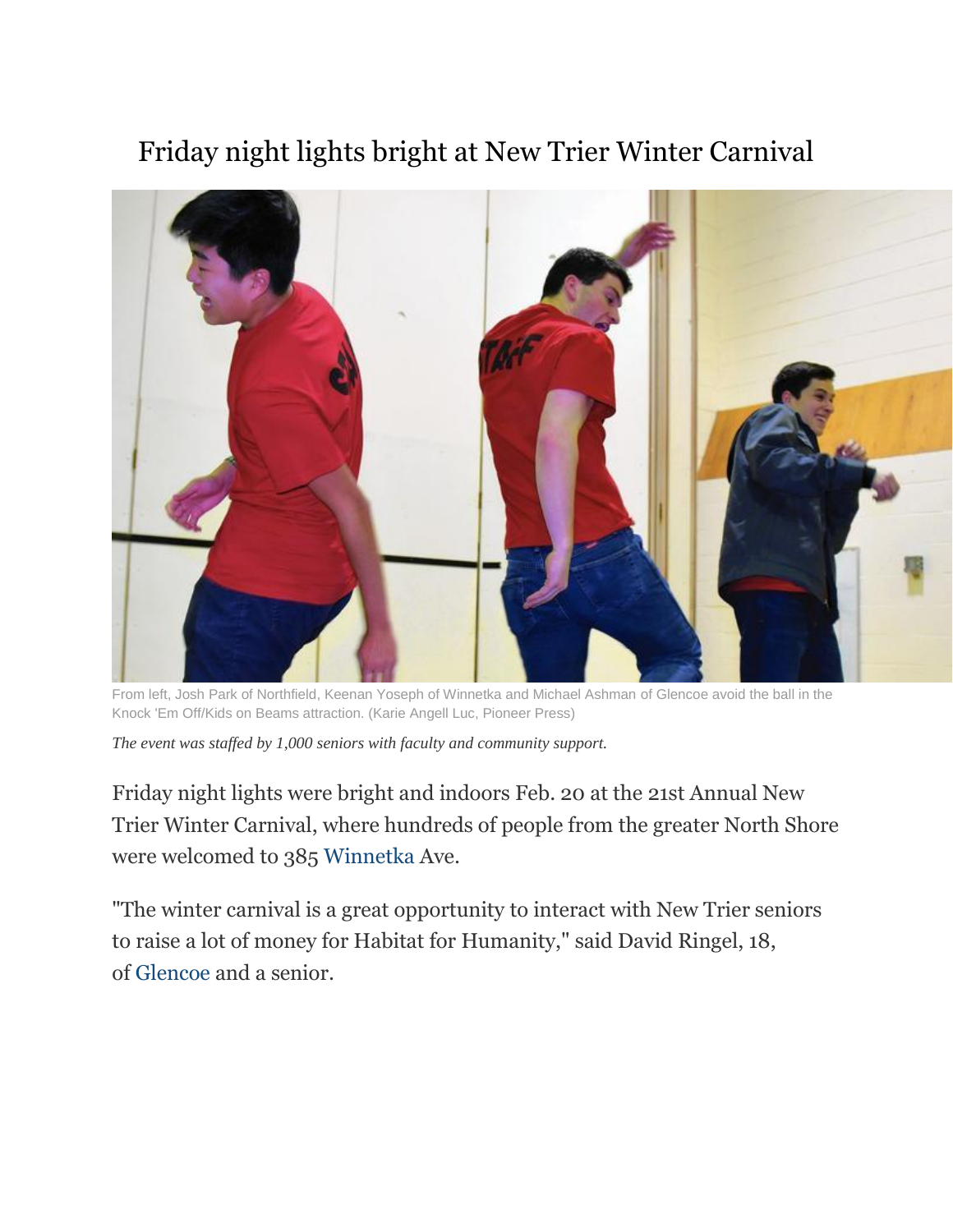

Ringel is a New Trier High School senior project leader with Habitat for Humanity and greeted guests Feb. 20 at the event, which was staffed by New Trier's 1,000 seniors with faculty and community support.

"The Habitat for Humanity is a great charity for us to partner with because it helps provide housing for people who otherwise might not have it," Ringel said.

On Feb. 28, New Trier senior advisors and advisor chairs will attend a groundbreaking ceremony at the [Waukegan](http://www.chicagotribune.com/topic/chicago-suburbs/waukegan-CHIS0088-topic.html) Habitat for Humanity residential building work site.

"In six months, we'll be able to drive out to Waukegan and say, 'We built that house!'" Ringel said.

The Lake County family who will reside in that new home attended the Winter Carnival, Ringel said. The family is headed by a single working mother with two boys and one girl.

Most of the construction will be done by seniors.

"It teaches us how to do a practical task," Ringel said. "It really makes fundraising a lot more fun when you see the end goal."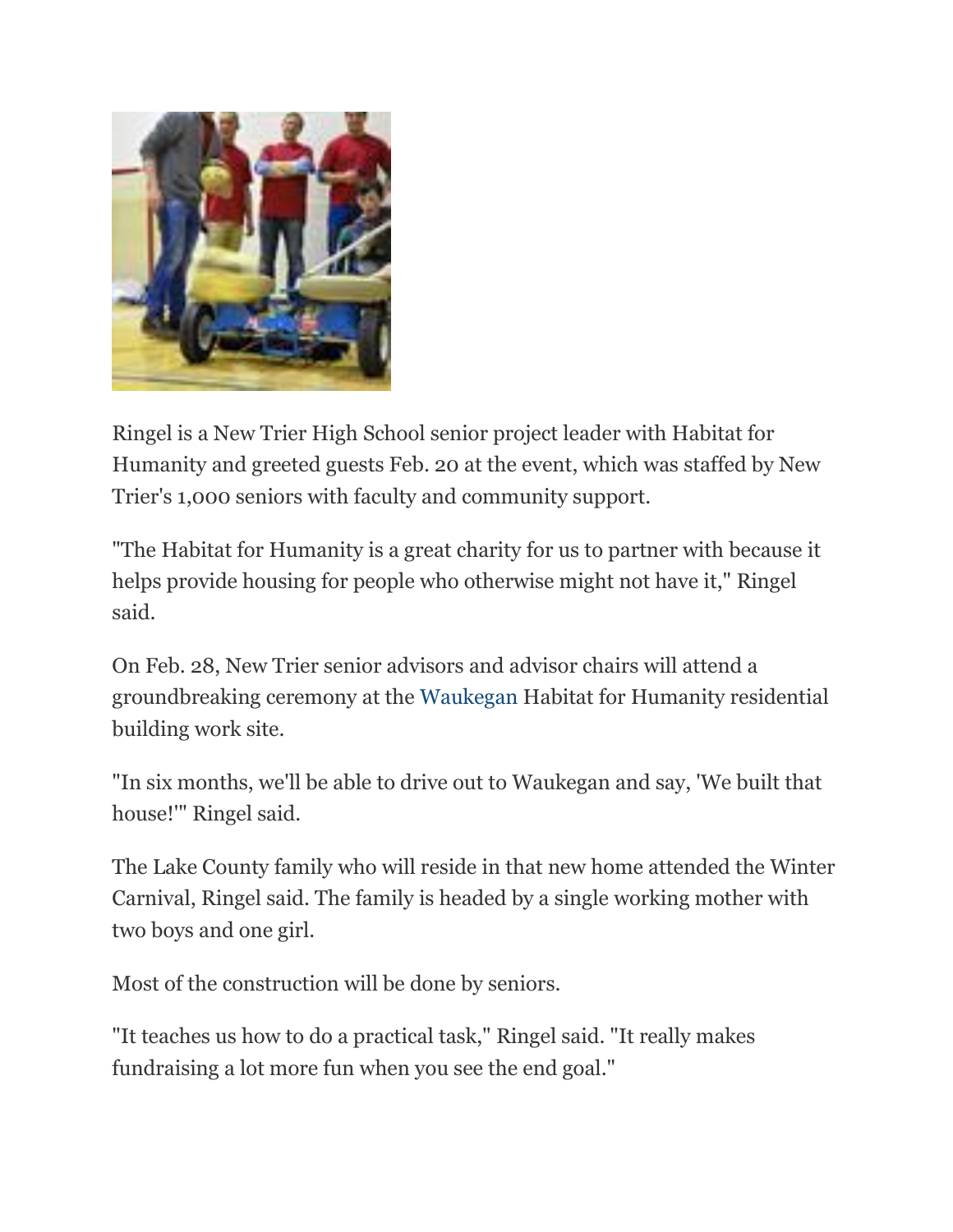As Ringel spoke near the front entrance welcome center, excited guests and families with strollers navigated the corridors with maps.

The gyms featured attractions such as Human Bowling and Knock 'Em Off/Kids on Beams.

That is where Grady Evert, 6, of Winnetka and a Crow Island School student, sat on a catapult device that triggered a ball flying at New Trier students. Josh Park of Northfield, Keenan Yoseph of Winnetka and Michael Ashman of Glencoe were teen targets.

"Oh my God, we love it!" Grady's mother, Cheryl Evert, said of the carnival. "It's perfect for our little kids!"

Meanwhile, others got to the church on time at the third floor Marriage Chapel, where all were wed in combinations of couples, from little tikes on up to best friends forever.

Future newlyweds could borrow top hats or veils and bouquets, too. An aisle runner led to a lighted arch, where the preacher awaited to administer vows.

"This is the biggest ring I ever got!" said Laura Weiss of Wilmette, who renewed her vows with her husband, Rob Salkin.

"It feels like the first time," said Salkin of re-marrying his wife of "23 glorious years!"

Her ring was "genuine sugar," he said, with a laugh, of the obligatory Ring Pop offering candy karat sweetness.

Taylor Dunlap, 16, an NTHS sophomore from Wilmette, visited the Marriage Chapel with Rylee Gabriel, 15, of Glenview and a Regina Dominican High School sophomore.

"You're my favorite person," Rylee said to Taylor.